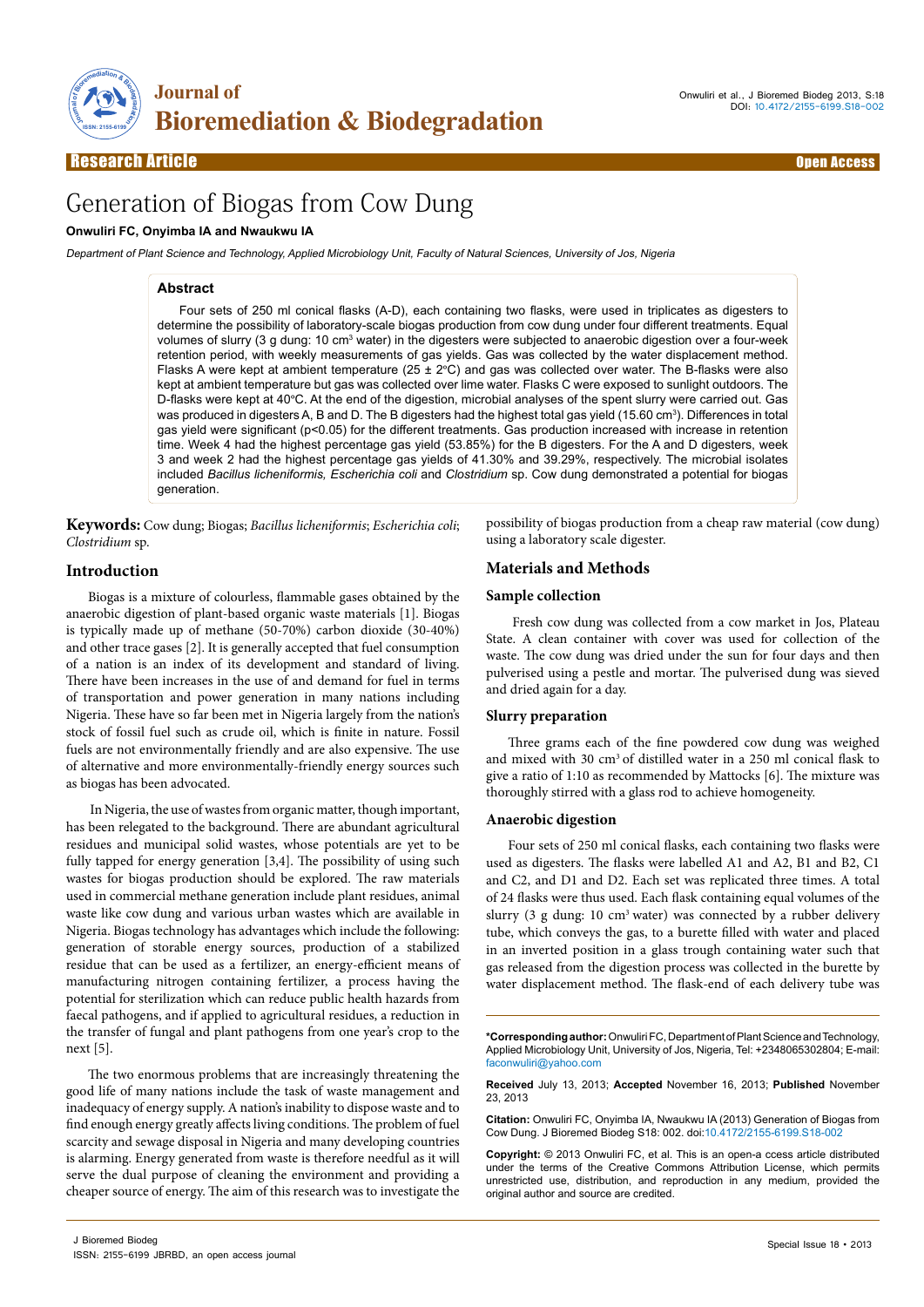inserted into the mouth of the conical flask and held in place by cotton wool stuffed at the mouth of the flask. The connecting point of tube and flask was sealed with adhesive tape to prevent leakage of gas from the flask. Each of the four sets of flasks was subjected to a different treatment. Flasks A were kept in the laboratory at ambient temperature  $(25 \pm 2^{\circ}C)$  with gas collection carried out over water. The B-flasks were also left at ambient temperature but there water troughs contained lime water instead. Flasks C were exposed to the sun outdoors all through the period of the experiment. The D-flasks were placed on a heating unit and maintained at 40° C in the laboratory. The contents of the flasks were allowed to undergo digestion for a retention period of four weeks with weekly measurements of gas yields.

#### **Microbial analysis**

The spent slurry in the digesters was subjected to microbial analyses at the end of the anaerobic digestion. Small portions of digested slurry (sludge) were serially-diluted and subjected to microbial analysis using the plating method of Harrigan and McCance [7]. The 10<sup>-5</sup> dilution was cultured on nutrient agar, MacConkey agar and blood agar. Also, small portions of the sludge were placed in meat infusion (a special growth broth for *clostridium*) and incubated at 37° C for 24 hours*.* This was followed by sub-culturing onto lactose egg yolk milk medium. Triplicate plates were used for all the isolations. The plates were incubated at 37° C anaerobically for 24-48 hours, after which they were observed for growth. Sub-culturing was done to obtain pure cultures. Bacterial isolates were characterised on the basis of their colonial morphology, microscopic and biochemical characteristics and by making reference to the identification manual by Cowan and Steel [8].

## **Results**

The mean weekly biogas yields for the different sets of digesters are presented in Table 1. The highest total gas yield  $(15.60 \text{ cm}^3)$  was observed in the B digesters which were left at ambient temperature and in which gas was collected over lime water. The least total gas yield (4.60 cm<sup>3</sup>) was observed in the A-digesters which were also left at ambient temperature but with gas collection carried out over water. The content of the C digesters which was exposed to the sun dried up and no gas was produced. In digesters A, B and D, gas yield increased as retention time increased. Weekly monitoring of gas yields showed that for the B digesters, week 4 had the highest percentage gas yield (53.85%). For the A-digesters, week 3 had the highest gas production (41.30%). Highest weekly gas production for the D digesters (39.29%) was observed in week 2. The observed differences in the total gas yields for the different treatments were significant (P<0.05). The microorganisms isolated from the different digesters were similar. The isolates and their physicochemical characteristics are presented in Table 2.

#### **Discussion**

The highest total volume of biogas produced  $(15.60 \text{ cm}^3)$  was in digesters B which were left at ambient temperature and in which gas was collected over water (Table 1). The differences in total biogas production for the different treatments were significant  $(p<0.05)$ . The gas yield figures from this study are lower than the  $2500 \text{ cm}^3$  of biogas generated from the anaerobic digestion of the contents of sheep colon reported by Wahyudi et al. and Bagudo et al. [9,10] reported a biogas volume of 8772 cm<sup>3</sup> from cow dung. The observed higher gas yields recorded in these two studies were probably because of the use of larger digesters, higher volumes of slurry and larger gas collection apparatus in their experiments. Exposure of the C digesters to the sun led to the drying up of their contents and to non production of gas. The moisture content of the substrates in these digesters was probably too low for any significant microbial activity that could have brought about biogas production. It is not clear why the gas yield of the A digesters  $(4.60 \text{ cm}^3)$  was much lower than that of the B digesters  $(15.60 \text{ cm}^3)$ considering that digestion in both cases were carried out under the same temperature conditions. The lower gas yield observed in the D digesters (5.60 cm<sup>3</sup>) which were maintained at  $40^{\circ}$ C could be as a result of non optimal temperature conditions. Since the bacterial isolates were mostly mesophilic organisms, it is possible that temperatures as high as 40° C could have limited their activities. The highest percentage weekly

| <b>Retention Time</b><br>(Weeks) | Mean Gas Yields from Digesters (± SD)<br>$\text{(cm}^3\text{)}$ |                               |                              |                              |  |  |  |  |  |  |
|----------------------------------|-----------------------------------------------------------------|-------------------------------|------------------------------|------------------------------|--|--|--|--|--|--|
|                                  | A                                                               | D                             | C                            | D                            |  |  |  |  |  |  |
|                                  | $1.20 \pm 0.05^{\circ}$                                         | $0.00 \pm 0.00$ <sup>b</sup>  | $0.00 \pm 0.00$ <sup>b</sup> | $1.60 \pm 0.05$ °            |  |  |  |  |  |  |
|                                  | $2.00 \pm 0.04$ <sup>a</sup>                                    | $2.90 \pm 0.06$ <sup>b</sup>  | $0.00 \pm 0.00$              | $3.80 \pm 0.13$ <sup>d</sup> |  |  |  |  |  |  |
|                                  | $3.90 \pm 0.03^{\circ}$                                         | $7.20 \pm 0.18^{\circ}$       | $0.00 \pm 0.00$              | $4.60 \pm 0.09$ <sup>d</sup> |  |  |  |  |  |  |
|                                  | $4.60 \pm 0.07$ <sup>a</sup>                                    | $15.60 \pm 0.18$ <sup>b</sup> | $0.00 \pm 0.00$              | $5.60 \pm 0.05$ <sup>d</sup> |  |  |  |  |  |  |

Figures in the same row having different superscripts are significantly different (P<0.05).

**Table 1:** Mean weekly biogas yields from anaerobic digestion of cow dung.

| stain<br>Gram | position<br>Spore | Motility | Catalase                 | Urease                   | ₿         | OPNG | <b>Nitrate</b>                   | Citrate                  | Indole                   | Gelatin                  | Glucose | <b>Maltose</b> | Sucrose   | Lactose   | <b>Manitol</b> | $(50\%)$<br>Growth | ဥ               |
|---------------|-------------------|----------|--------------------------|--------------------------|-----------|------|----------------------------------|--------------------------|--------------------------|--------------------------|---------|----------------|-----------|-----------|----------------|--------------------|-----------------|
| <b>GPR</b>    | C                 | -        | $\overline{\phantom{0}}$ | $\overline{\phantom{0}}$ | $\ddot{}$ |      | $\begin{array}{c} + \end{array}$ |                          | $\overline{\phantom{0}}$ | $\ddot{}$                | $+$     | $+$            | $+$       | $\ddot{}$ |                |                    | PO <sub>1</sub> |
|               |                   |          |                          |                          |           |      |                                  |                          |                          |                          |         |                |           |           |                |                    |                 |
| <b>GNR</b>    |                   | $+$      |                          | $\overline{\phantom{a}}$ |           |      |                                  | $\overline{\phantom{a}}$ | $\ddot{}$                | $\overline{\phantom{0}}$ | $+$     |                | $\ddot{}$ | $\ddot{}$ | $\ddot{}$      |                    | PO <sub>2</sub> |

+=Positive Reaction; GPR=Gram Positive Rods; P=Vogues Proskaver; C=Central; PO=Probable Organism; PO2=*Escherichia col*i; -=Negative Reaction; GNR=Gram Negative Rods; OPNG=O-nitrophenyl-B-D-galactopyranoside; S=Subterminal; PO1=*Clostridium sp*.; PO2=*Bacillus licheniformis*.

**Table 2:** Microbial isolates and their physicochemical characteristics.